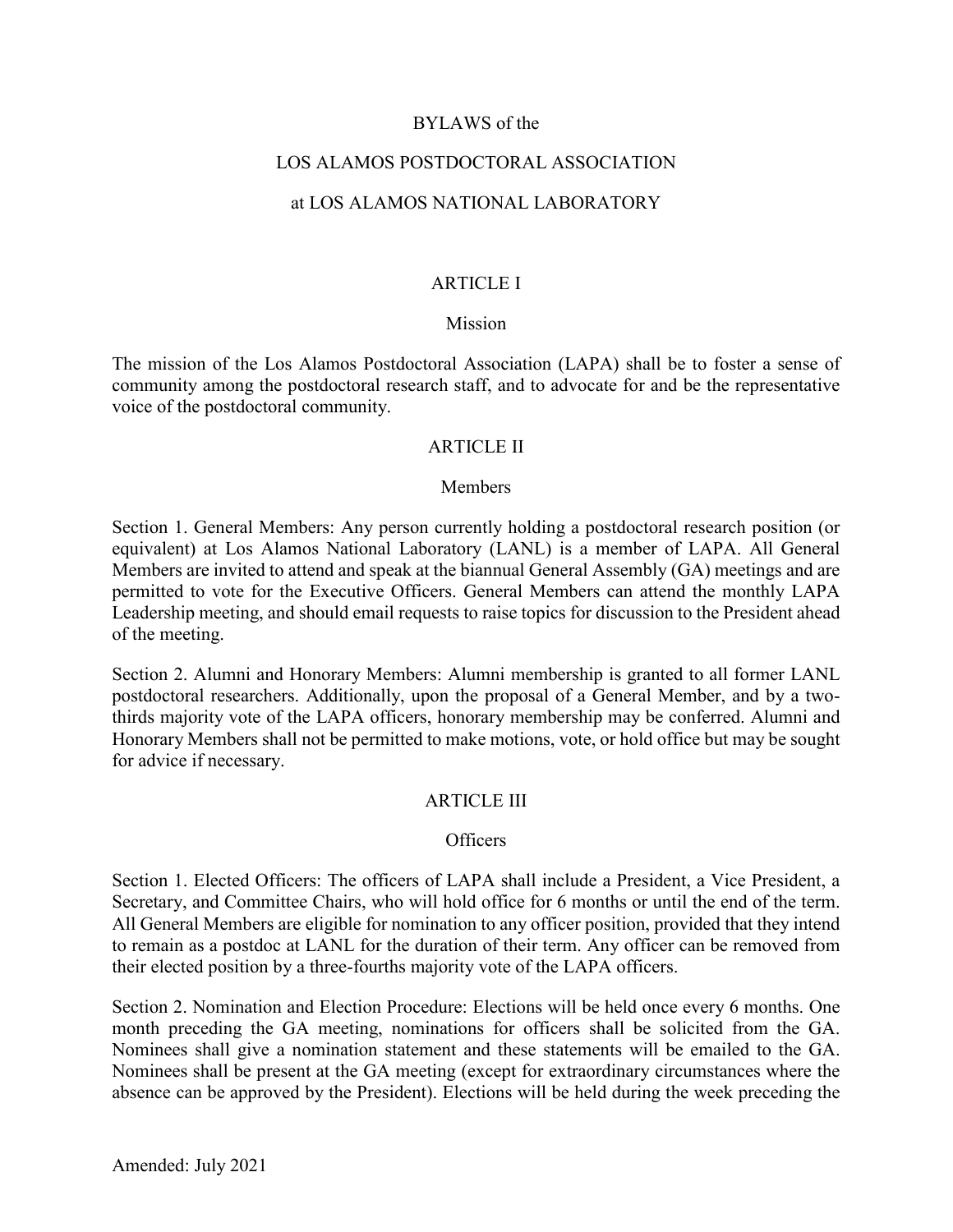GA meeting. Members may vote via email or in person. Email votes are due by COB the day prior to the GA meeting. For in-person votes a written ballot must be given to the officer responsible for counting and tallying the votes by the beginning of the GA meeting. If there is only one nominee for a given position, the general vote may be bypassed and the new officer announced directly. As a last resort when there are insufficient nominations and any current officers are unable or unwilling to stay in office, any General Member(s) may agree to assume the vacant officer position(s). The Vice President will collect and tally the votes prior to the GA meeting. If the Vice President is running for a contested position, then the first officer listed in Article IV who is running unopposed or is not running for a new position will collect and tally the votes. If all positions are contested then both the Vice President and Secretary will be responsible for counting and tallying the votes.

Section 3. Term Limits: No member shall hold more than one office at a time, or shall serve more than two terms in the same office. If an officer must leave office before the normal end of term, any member may be nominated or self-nominate to fill the vacancy, and then be voted in at the next Leadership meeting.

# ARTICLE IV

# Duties of Officers

Section 1. President: The President will preside over and set agendas for the monthly Leadership meetings and the biannual GA meetings. The President shall serve as the liaison to other organizations and to Laboratory Management, and shall initiate and approve LAPA events. The president shall solicit and collect nominations for officers preceding the biannual GA meeting.

Section 2. Vice-President: The Vice President will support all of the duties of the President and assume those duties, or those of the other officers, in their temporary absence. The Vice President will summarize the activities and plans of LAPA in a report to the General Members during the biannual meetings. The report will include completed business, ongoing business, and plans for the subsequent six months, with addenda as needed.

Section 3. Secretary: The Secretary will communicate meeting notices, seminar and activity announcements, the calendar, and meeting agendas via e-mail, and keep records of monthly Leadership and biannual GA meetings. Additionally, the Secretary shall distribute quarterly newsletters outlining LAPA news and events.

Section 4: Committee Chairs: Each Committee Chair will provide a report of committee meetings during Leadership meetings, and will aid the Vice President in their report during the biannual meeting.

Section 5. Family Liaison: The Family Liaison will be the point of contact for postdocs with families. The family liaison should be aware of family focused community events in Los Alamos and Santa Fe and should coordinate with the Secretary and Social Media Chair to ensure that postdocs are aware of these opportunities.

Section 6. Student Outreach Chair: The Student Outreach Chair will be responsible for organizing and planning events such a peer coaching groups between LAPA and the student association.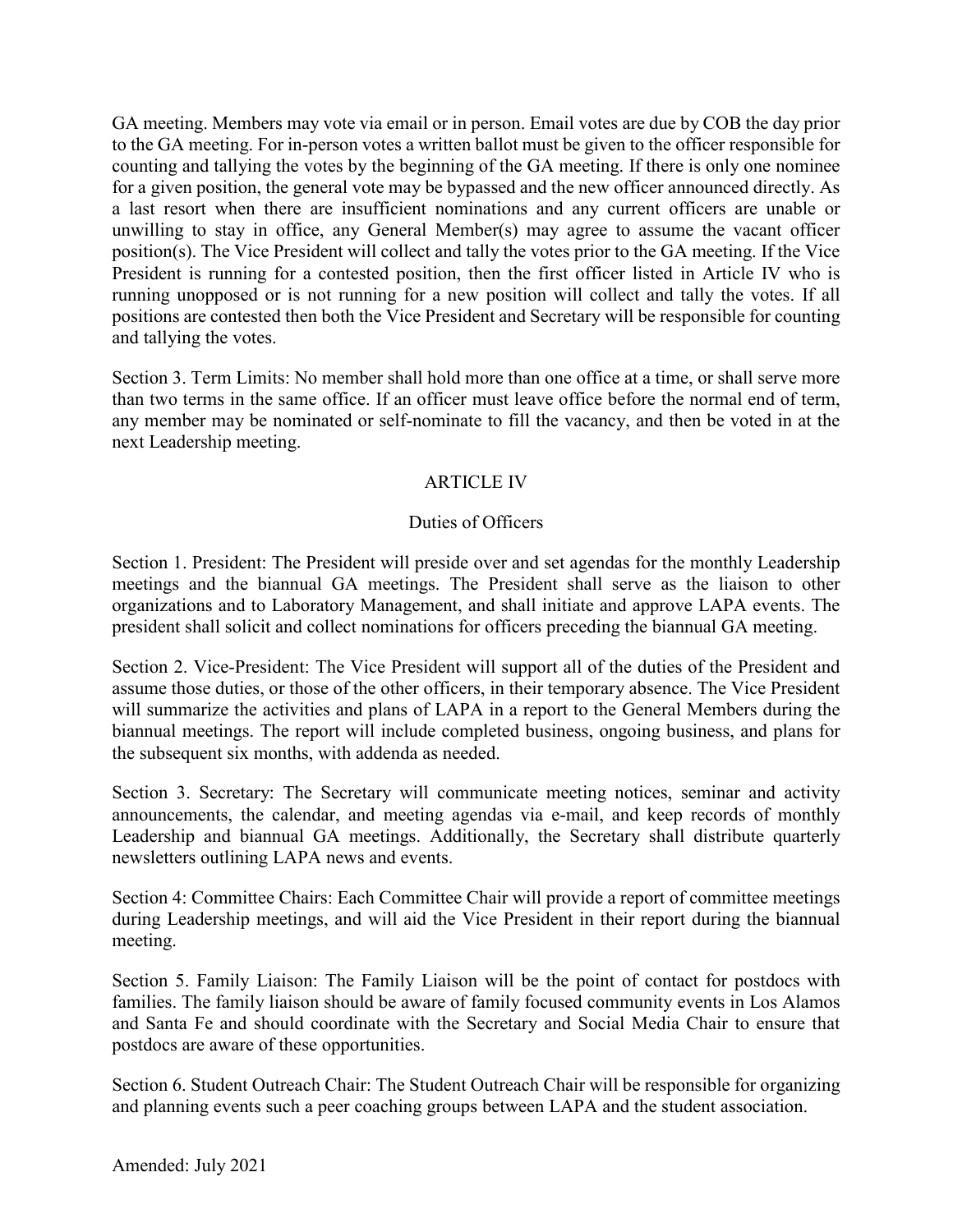Section 7. Foreign National Liaison: Foreign National Liaison: The Foreign National Liaison should be familiar with challenges faced by foreign nationals and ensure that the foreign national resource guide is accurate and up to date. They may also coordinate with the Social Chairs to organize and plan events geared toward foreign nationals.

Section 8. Social Chair: The Social Chair shall organize and manage social events, and encourage cultural diversity in social events and committee membership. The social chair shall solicit the general membership for input on desired events.

Section 9. Social Media Chair: The social media chair will be responsible for updating and maintaining LAPA's social media accounts (Facebook group, LinkedIn, etc.), and use those platforms to promote LAPA's activities.

Section 10. Communications Chair: The Communications Chair shall produce two newsletters outlining LAPA events and news per term and work with the Secretary for distribution.

Section 11. Policy Chair: As necessary, the Policy Chair form a Policy committee to propose amendments to the LAPA constitution in writing. The Policy Chair will present these amendments at the Leadership meeting. This Committee shall meet as needed to review any issues or concerns related to postdoctoral life at LANL.

# ARTICLE V

# **Committees**

Section 1. Committees: LAPA shall have standing committees and select committees. Standing committees will be the Social committee, the Communications committee, and the Policy Committee. Select committees will be formed as necessary to address the needs of the GA. Two months preceding the GA meeting, the LAPA officers will vote by two-thirds majority to continue the select committee during the following term and solicit nominations for a new committee chair.

Section 2. Committee Membership: Membership is open to all members of LAPA. Upon formation of a new Select Committee, any General Member may agree to assume the vacant officer position. Committee Chairs may enlist any members of the GA to fulfil the committee duties.

# ARTICLE VI

# Meetings

Section 1. Leadership Meetings: A monthly Leadership meeting will be held to discuss all business matters of LAPA and to facilitate communication between the officers and committees. During the first meeting of a new term, a schedule for the term will be established and will review the bylaws; the schedule will include the leadership meetings, the election deadlines, and the date for the next GA meeting. Any LAPA member may attend, or request to be included in the regular agenda by writing to the President. A summary of each meeting will be published in the newsletter.